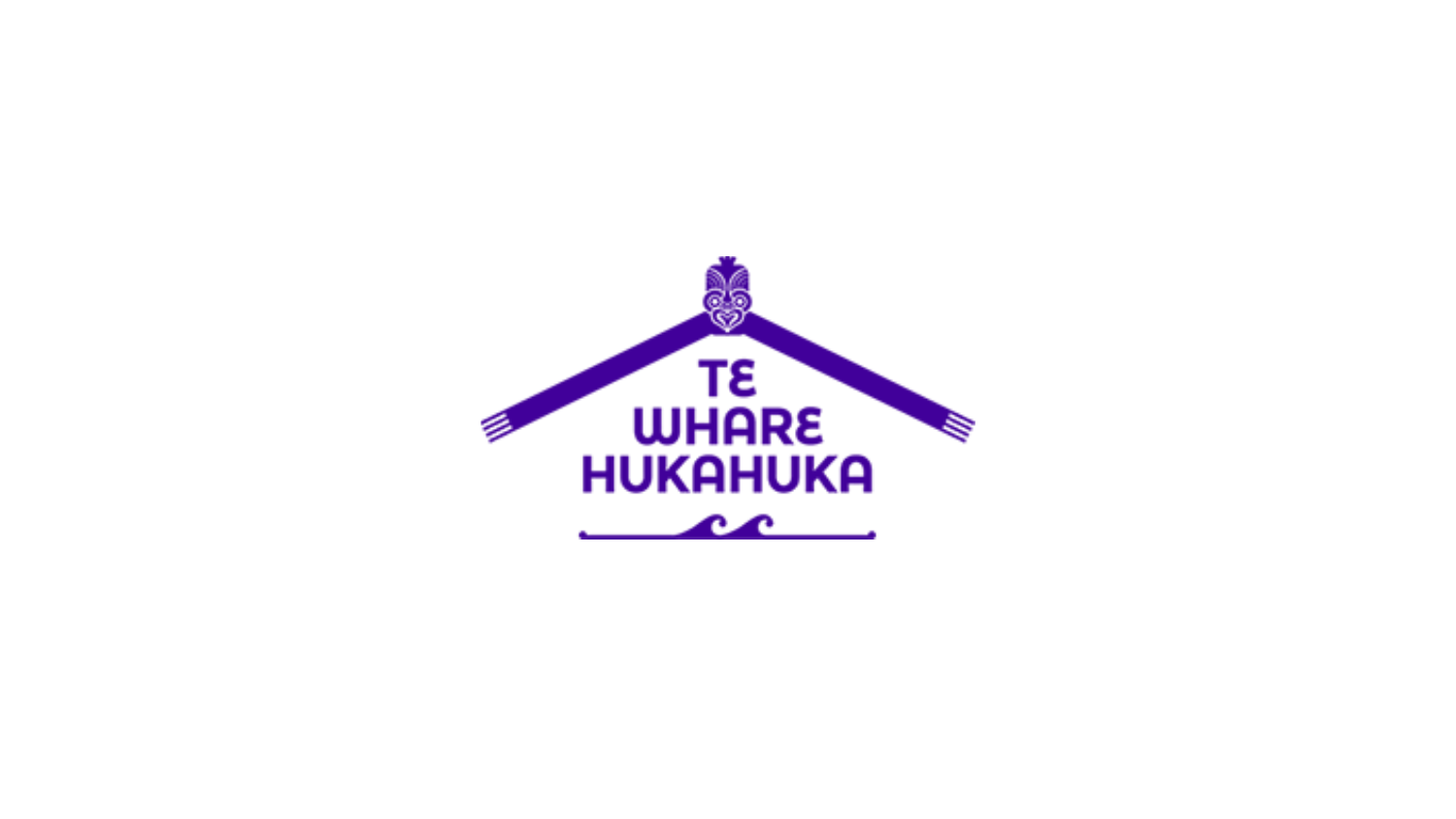### **OUR ACHIEVEMENTS**

www.twh.co.nz

### **1000+**

**Maori Leaders Trained**



**Working in Te Ao Maori**



**Awards Won**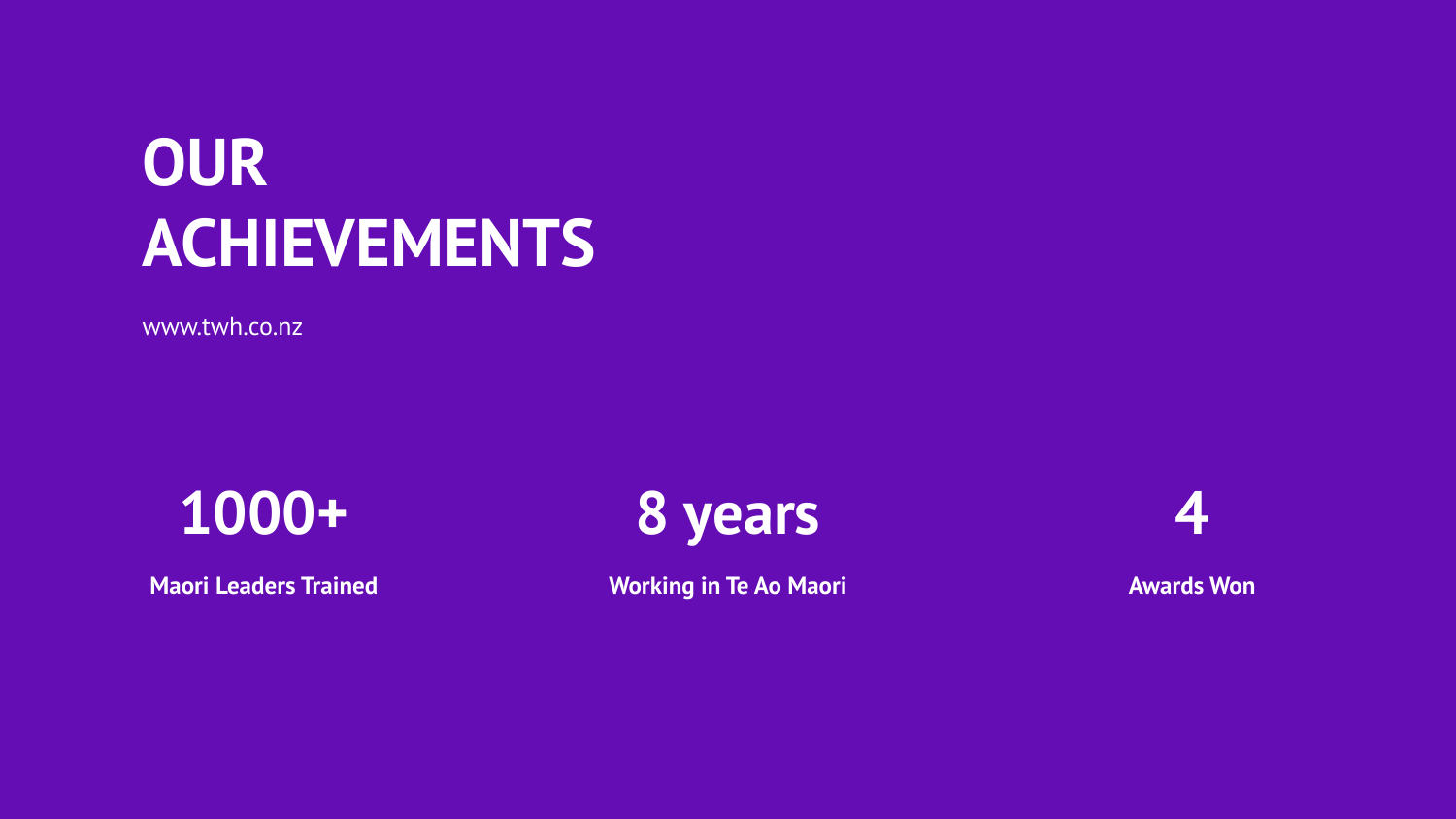# **WHAT WE DO**

www.twh.co.nz



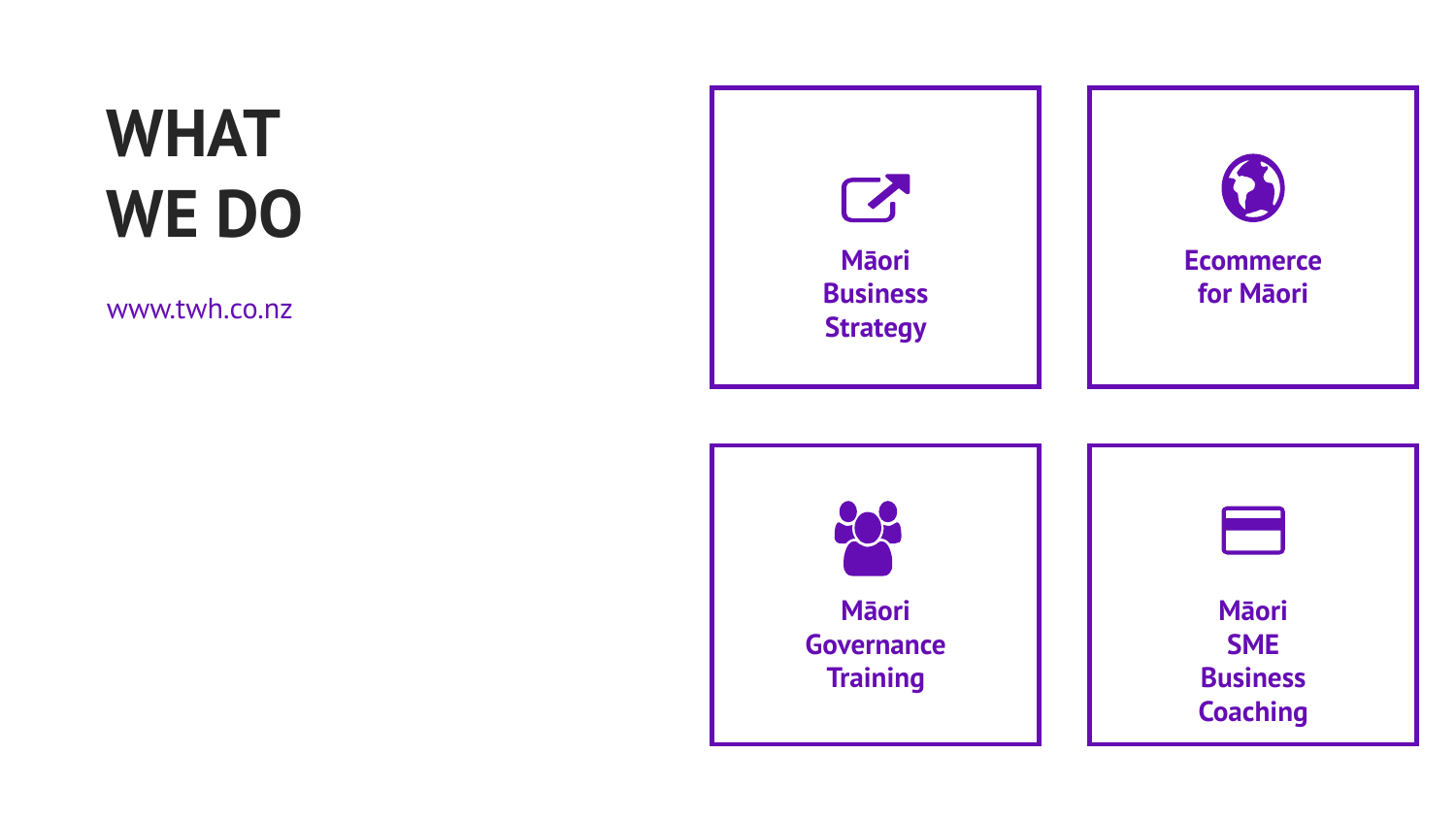# **SME RECESSION BUSINESS STRATEGY**

#### WHAT I WOULD DO IF I WERE YOU

#### **RETAIN EXISTING CUSTOMERS**

Make contact and ask if there is any way that you can help them.

#### **ECOMMERCE**

Ecommerce grew by 30% & average order value increased to \$107. Hawkes Bay spending grew by 71% May 2020 compared to last year. **Build a ecommerce system not a website.**.

### **FOCUS SALES ON KEY INFLUENCERS**

They have a gathering of your ideal customers. Partner with them to access their followers.

#### **PIVOT TO ADJACENT MARKET**

By adjacent, I mean markets that are close in proximity to what you already do or where you do it. The secret to adjacent markets is to export your skills and capabilities, not products and services.

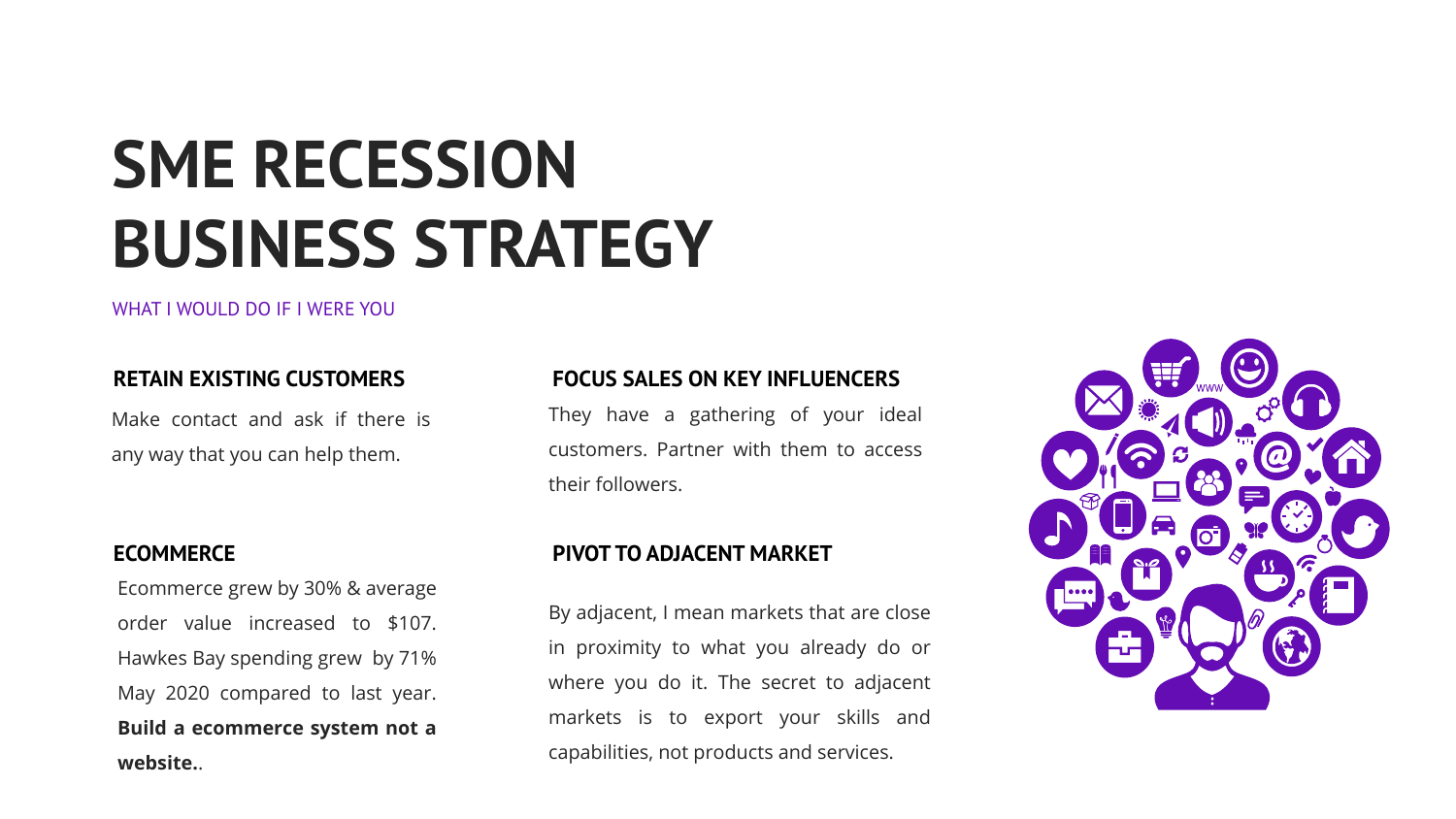

### **The Secrets of 24 Ecommerce Guru's**

FOR 2 YEARS I STUDIED THEM & I NOTICED SOME PATTERNS. I SHARED THESE INSIGHTS OVER 5 SHORT PODCASTS (Value \$500) IF YOU WANT THEM FOR FREE CLICK THE LINK



**BUILT SIMILAR BUSINESS SYSTEM**











**SIMILAR OPERATION TACTICS**

 $\mathbf{u}$  and  $\mathbf{u}$ [https://lnkd.in/gRGj9a2](https://lnkd.in/gRGj9a2?fbclid=IwAR2qtmdLU6sv-qq6XEL7lEJyLWolUUpoZJsaz-8QEWXZgphda8N7NcS_OJE)